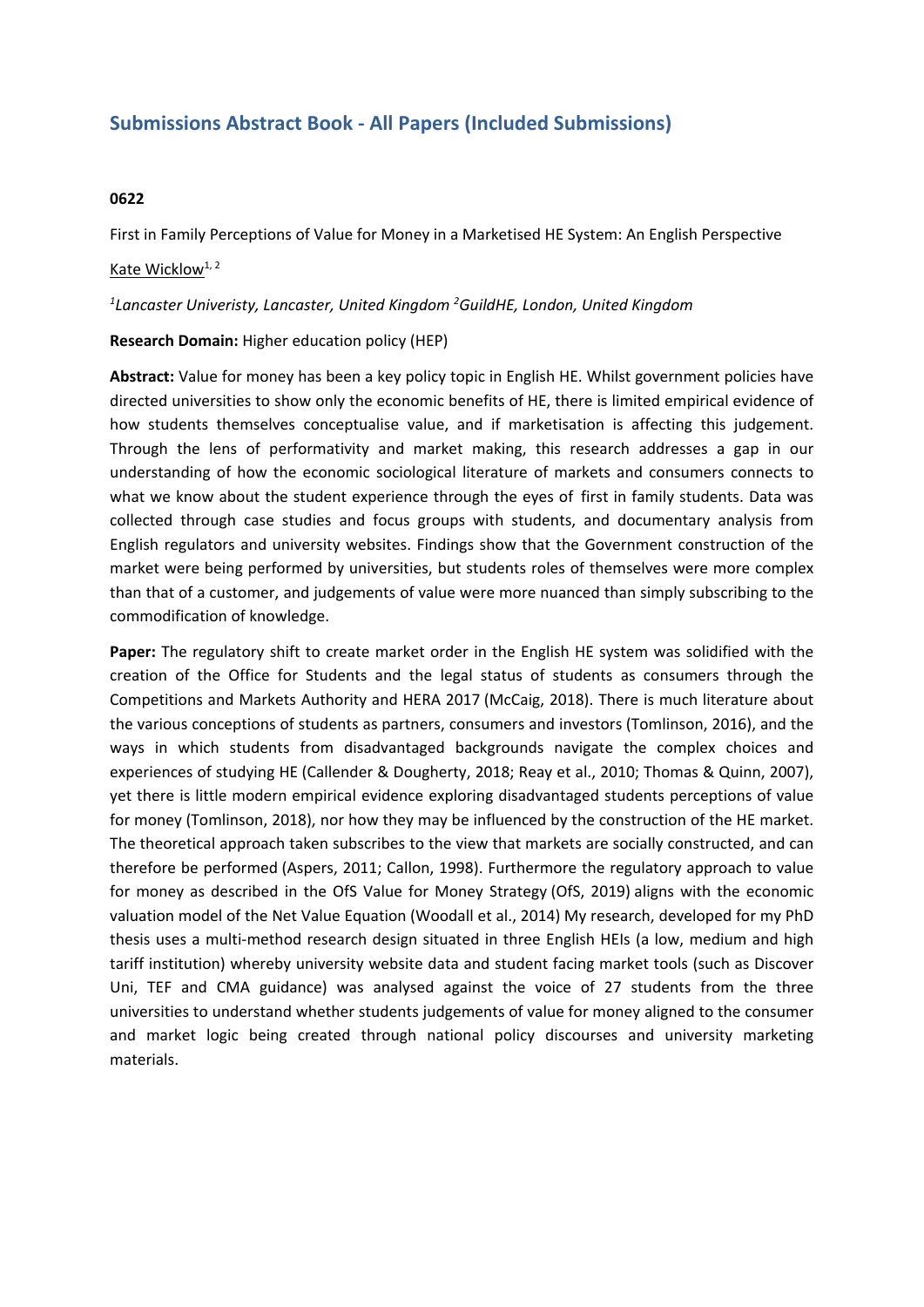First in family students have <sup>a</sup> unique challenge in navigating their HE choices and engaging in the student experience as their lack of familial experience means that they are often lacking advice and guidance to help develop their sense of value and expectations (Callender & Dougherty, 2018; Crozier & Reay, 2011; Davies et al., 2014; Thomas & Quinn, 2007). Looking at this policy problem from an economic sociology perspective coupled with what we know about first in family and the general student population enabled my work to see the policy problem form <sup>a</sup> new angle. Much of the empirical literature on students perceptions of value is also situated within university business schools (Dziewanowska, 2017; Ledden et al., 2007; Woodall et al., 2014) and this study aimed to rectify this.

Analysis showed that there was <sup>a</sup> clear construction of market order and students as consumers through the regulatory approach, and that universities were complying with the dominant discourse of value relating to employment outcomes for their graduates. Whist universities would argue that there are many more benefits to HE than simply <sup>a</sup> 'good' job, there was little indication provided to prospective students as to what else the student experience offers students. Regulators framed all students as rational actors through the development of information tools which whilst claim to "measure what students care about" (OfS, 2018), which amounts to sociotechnical agencement (Callon & Muniesa, 2005) through what is and isn't included and how they are ranked. This therefore has the ability to influence students (and public) perceptions of the value of HE to simply the onward economic benefits. Yet students in this study showed that there were multiple views of what HE is for and what value for money means. This was principally focused on the quality of the student experience, rather than the onward value. Salary data especially was largely discounted, and whilst league tables were <sup>a</sup> useful first step to understand what is on offer, university open days were vital in enabling participants to understand what HE study would be like and if they felt they fitted in.

Because they had little sense of what their tuition fees paid for, these students defaulted to degree attainment being the most important aspect of their experience and therefore focused their perceptions of value on the teaching, support and facilities available. However as the discussions went on, the safety and community of the campus were also felt important even though most had to deprioritise extracurricular activities because they had to work. These student therefore subscribe to the investment narrative of HE, but are not able to fully derive the most value from their experience through their financial constraints and were wary of independent study as they were not confident learners.

The label of consumer is also complex and contested (Komljenovic et al., 2018). There was <sup>a</sup> mixture of participants feeling like passive consumers (Budd, 2020) or active partners, although as HE experiential it could be argued that active student engagement initiatives (student support, representation, surveys etc.) aligns to <sup>a</sup> service logic model of consumers (Vargo & Lusch, 2008) therefore the consumer concept in HE is more ideological than theoretically informed.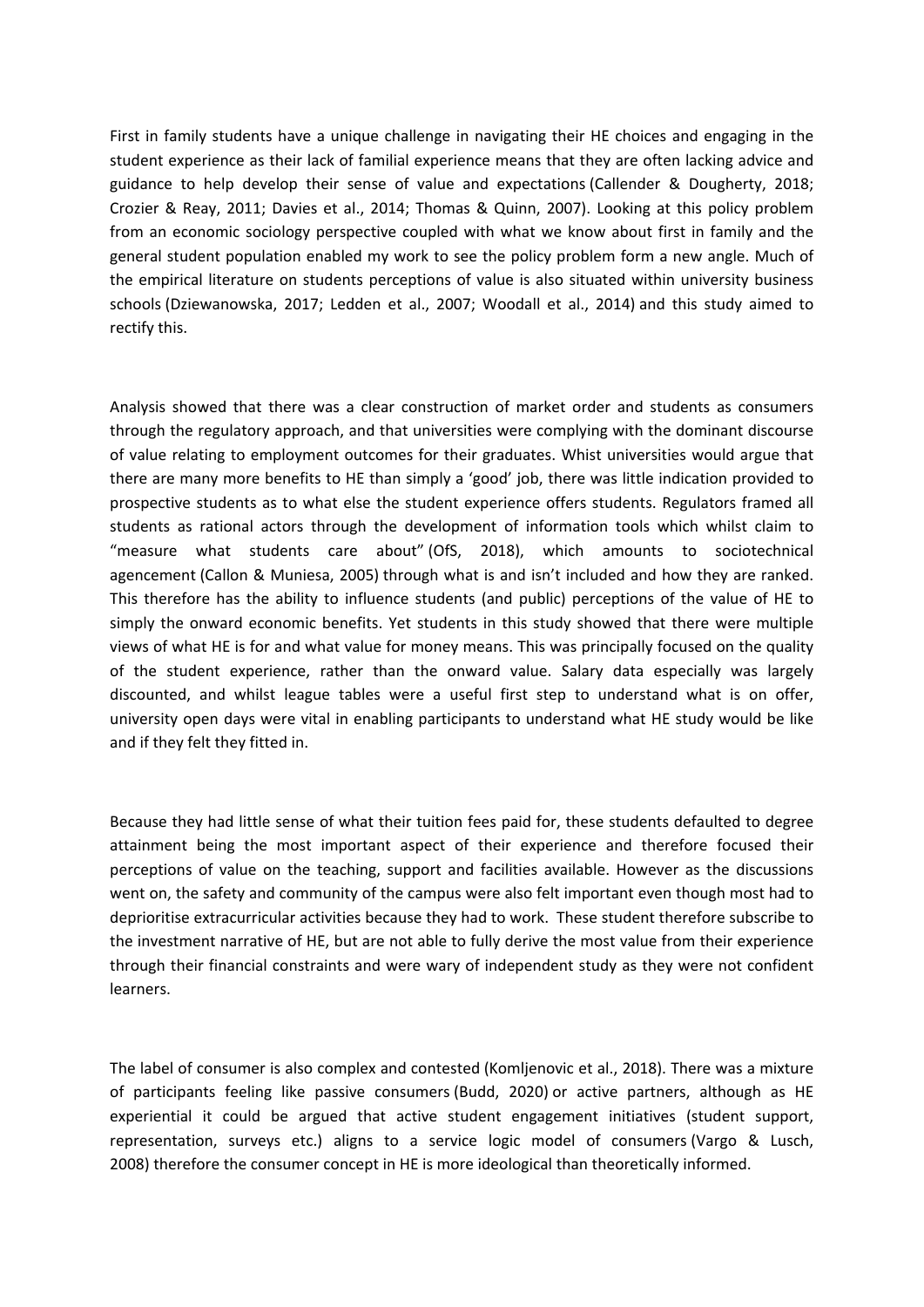**References:** Aspers, P. (2011). *Markets*. Polity Press.

Budd, R. (2020). Looking for Love in the Student Experience. In N. Hodgson, J. Vlieghe, & P. Zamojski (Eds.), *Post-critical Perspectives on Higher Education* (Vol. 3, pp. 111–131). Springer International Publishing. https://doi.org/10.1007/978-3-030-45019-9\_9

Callender, C., & Dougherty, K. J. (2018). Student Choice in Higher Education—Reducing or Reproducing Social Inequalities? *Social Sciences*, *7*(10), 189. https://doi.org/10.3390/socsci7100189

Callon, M. (1998). *The laws of the markets*. Blackwell Publishers/Sociological Review.

Callon, M., & Muniesa, F. (2005). Peripheral Vision: Economic Markets as Calculative Collective Devices. *Organization Studies*, *26*(8), 1229–1250. https://doi.org/10.1177/0170840605056393

Crozier, G., & Reay, D. (2011). Capital accumulation: Working-class students learning how to learn in HE. *Teaching in Higher Education*, *16*(2), 145–155. https://doi.org/10.1080/13562517.2010.515021

Davies, P., Qiu, T., & Davies, N. M. (2014). Cultural and human capital, information and higher education choices. *Journal of Education Policy*, *29*(6), 804–825. https://doi.org/10.1080/02680939.2014.891762

Dziewanowska, K. (2017). Value types in higher education – students' perspective. *Journal of Higher Education Policy and Management*, *39*(3), 235–246. https://doi.org/10.1080/1360080X.2017.1299981

K Komljenovic, J., Ashwin, P., Mcarthur, J., & Rosewell, K. (2018). To be or not to be consumers: The imperfect alignment of English higher education marketization policy and the narratives of first year university students. In *Centre for Global Higher Education 2018 Annual Conference: The new geopolitics of higher education, London, England. Retrieved from https://www. researchcghe. org/perch/resources/uk-sa-cg-paper-22.3* (Vol. 18).

Ledden, L., Kalafatis, S. P., & Samouel, P. (2007). The relationship between personal values and perceived value of education. *Journal of Business Research*, *60*(9), 965–974. https://doi.org/10.1016/j.jbusres.2007.01.021

McCaig, C. (2018). *The marketisation of English higher education: A policy analysis of <sup>a</sup> risk-based system*. http://www.emeraldinsight.com/doi/book/10.1108/9781787438569

Office for Students. (2018). *About the TEF*. Office for Students. <https://www.officeforstudents.org.uk/advice-and-guidance/teaching/about-the-tef/>

Office for Students. (2019). *Value for Money Strategy*. Office for Students. <https://www.officeforstudents.org.uk/publications/value-for-money-strategy/>

Reay, D., Crozier, G., & Clayton, J. (2010). 'Fitting in' or 'standing out': Working‐class students in UK higher education. *British Educational Research Journal*, *36*(1), 107–124. https://doi.org/10.1080/01411920902878925